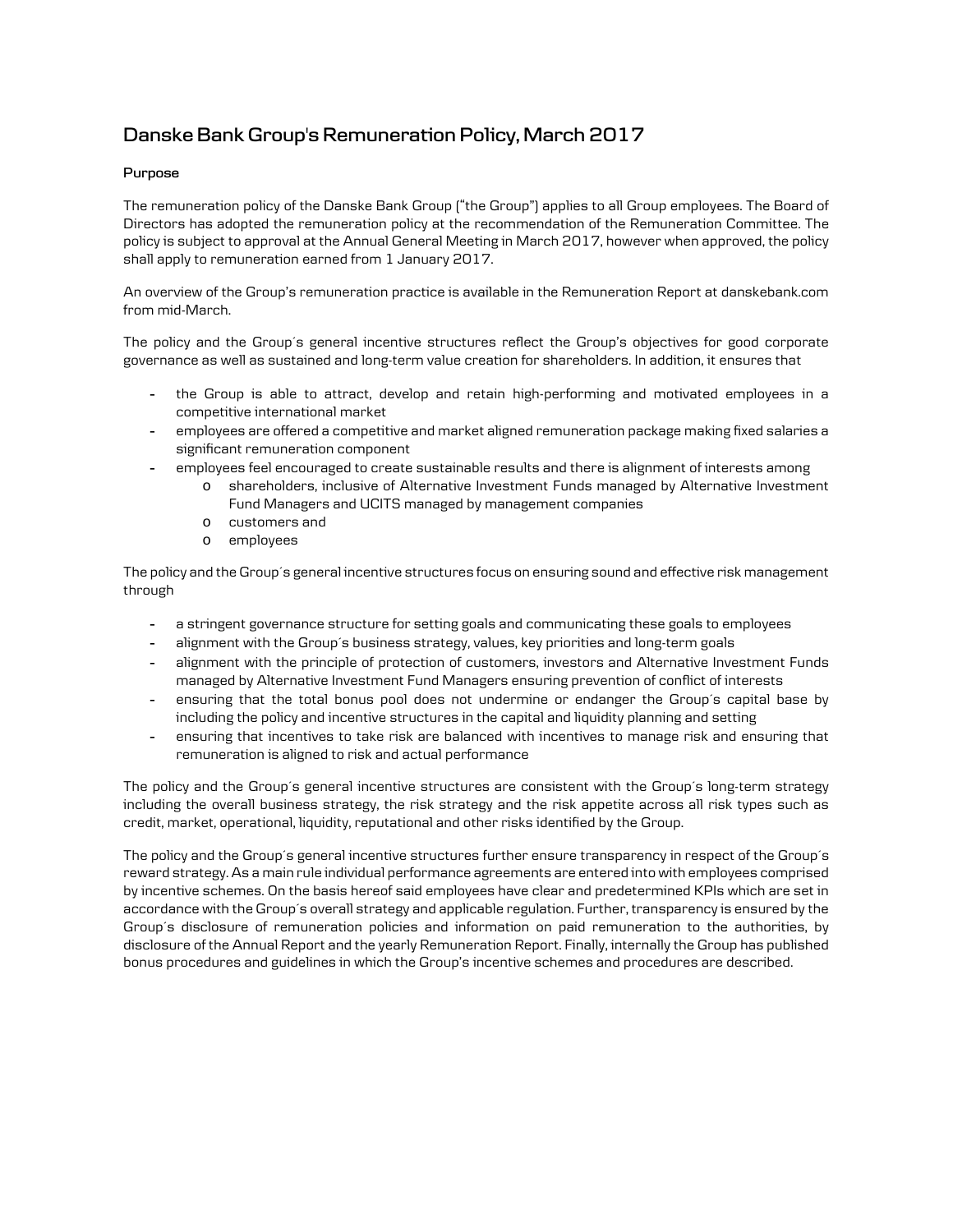# **Corporate governance**

The Board of Directors has established a Remuneration Committee. The Remuneration Committee works as a preparatory committee for the Board of Directors and prepares the Board with respect to remuneration issues and monitors compliance with the remuneration policy. A description of the composition, tasks and authority of the Remuneration Committee is available in the Charter of the Remuneration Committee at danskebank.com.

Various control and compliance functions within the Group are involved in the process with regard to the implementation of the policy and incentive structures to ensure that risk, capital and liquidity limits are not exceeded. The Group´s Credit and Risk Committee assesses whether the incentive structure is commensurate with the Group´s risks, capital and liquidity and evaluates the probability and timing of the remuneration.

On the basis of the recommendation of the Remuneration Committee the Board of Directors reviews, considers and approves the incentive schemes for the coming year. The aggregate bonus pool which is made up of bonus accrued under said schemes is approved once a year by the Board of Directors based on recommendation of the Remuneration Committee.

The Group has established effective control procedures in order to ensure that payment of variable remuneration is conducted in accordance with guidelines set by the Board of Directors, if any, applicable incentive structures and applicable regulation. The practices and procedures with regard hereto are clear, welldocumented and transparent, and the procedures are subject to at least one independent review annually by internal audit.

# **Remuneration components**

At the annual performance and appraisal interview, the individual employees and managers evaluate and document performance in the past year and set new goals. Decisions on adjustment, if any, of the employee's fixed salary or on annual performance-based pay are made on the basis of this appraisal.

The five remuneration components are:

- fixed remuneration
- short-term and long-term performance-based remuneration (variable salary)
- pension schemes, where applicable
- other benefits in kind
- severance payment, where applicable

The *fixed remuneration* is determined on the basis of the role and position of the individual employee, including professional experience, seniority, education, responsibility, job complexity, local market conditions, etc. Fixed salary is mainly payable in cash but can in specific cases partly be payable in shares or other instruments as required by relevant legislation.

The *performance-based remuneration* motivates rewards and drives the right behavior and performance according to set expectations for the employee, reflecting specific requirements for performance at the group, business unit and individual levels. Hence, all incentive programs in the Group include performance at all three levels. The Group's incentive structures are overall divided into; 1) Management programs, 2) Capital Market/Asset Management programs and 3) Employee programs.

The Board of Directors has determined a maximum percentage of performance-based remuneration relative to the fixed remuneration in order to ensure an appropriate balance between fixed and variable pay. This percentage varies according to the type of position held by the employee and the business unit in which the employee is employed and local requirements. The maximum limit on variable remuneration remains at 200 per cent of fixed salary inclusive of pension. This level of variable remuneration will, in practice, only apply to a small minority of employees and will only be offered to enable the Group to match market terms. The limit is reduced in jurisdictions where a lower maximum cap is required by applicable legislation. Most employees covered by incentive schemes have a cap on variable pay at 25 per cent. Furthermore, certain employees and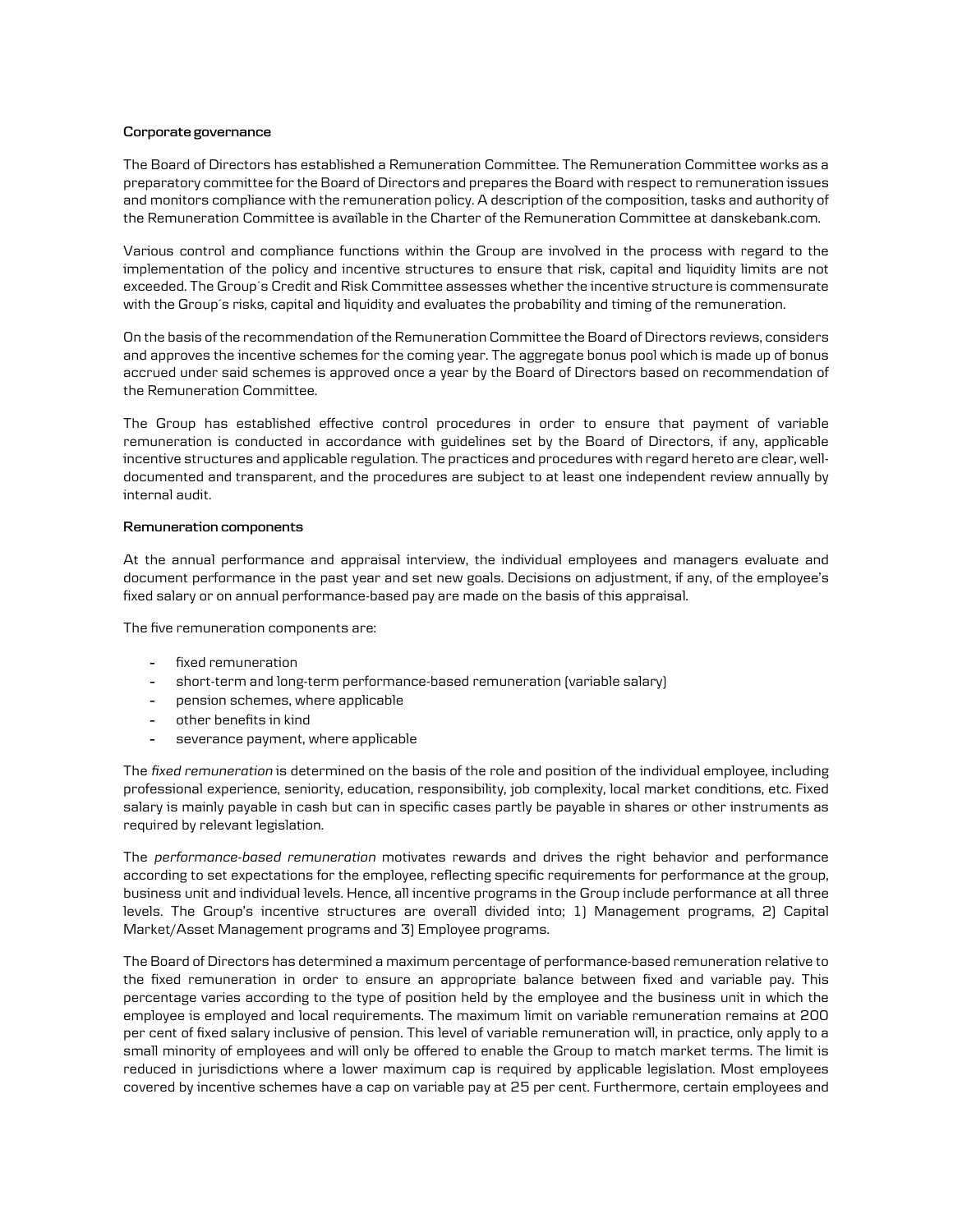senior management are comprised by a variable pay limit of up to 50 per cent of the fixed salary, possibly inclusive of pension. Calculating the ratio between fixed and variable remuneration, institutions are, pursuant to applicable legislation, allowed to apply a discount rate of 25% subject to requirements for deferral and instruments. However, the Group does not apply this notional discount rate.

Performance based remuneration may be disbursed as cash bonus, shares, share based instruments, including conditional shares and other generally approved instruments, all on the basis of applicable local legislation. Where relevant and applicable, the Board of Directors has determined certain minimum thresholds according to which bonuses exceeding the thresholds shall be split into cash/shares or other adequate financial instruments.. In accordance with the proportionality principle set forth in applicable regulation, the thresholds and the split vary within different business units and positions and are set according to the employees´ impact on the specific risk profile, market practice within the business unit in question and in order to offer competitive remuneration packages, however, always ensuring alignment of the interests of the employees, the Group, the customers and the shareholders, Alternative Investment Funds and/or UCITS managed by management companies.

*Pension schemes* guarantee employees a basic cover in the event of critical illness or death and pension payments upon retirement. In general, employees are covered by mandatory defined contribution plans with a pension insurance company. The pension contributions of employees subject to collective bargaining agreements are regulated by the collective agreement. Further, pension schemes will be construed and offered to employees in accordance with local practises and regulation.

*Other benefits* are awarded on the basis of individual employment contracts and local market practice. As a main rule the Group has set guidelines in order to align benefits/routine packages offered to employees in various employment levels within in Group.

*Severance payments* are payable in accordance with relevant local legislation and applicable collective agreements. The overall policy and agreements on severance pay are determined by Group HR and relevant control functions. Severance pay will constitute an appropriate compensation for early termination by the Group, will be decided upon consideration of the individual´s responsibility and decision making powers and it will be taken into account that it must not constitute a reward for failure. Normally, severance pay is linked to seniority, as employees will earn entitlement to severance pay throughout their years of service. Most employees are solely entitled to severance pay pursuant to legislation or collective agreement. Under specific individual agreements, certain key employees are entitled to severance pay in addition to that pursuant to legislation or collective agreement of up to a maximum of 12 months' salary while certain managers (below Executive Board level) are entitled to a maximum of up to 24 months' salary. For the avoidance of doubt and subject to applicable legislation and collective bargaining agreements, no severance payment agreed from 1 January 2015 onwards may include any variable remuneration, pension or other benefits.

#### **Performance-based remuneration**

Performance-based remuneration is awarded in a manner which promotes sound risk management, include expost risk adjustments and does not induce excessive risk-taking, i.e. if the performance-based remuneration exceeds the minimum threshold determined by the Board of Directors by granting performance-based pay split in shares (or other instruments as required by relevant legislation) and cash, part of which will be deferred in accordance with national legislation. Further, the default accrual period for short-term performance based remuneration is one year. For a limited number of employees the accrual period is two years, while long-term incentive programmes may have an accrual period of up to three years.

Deferral varies on the basis of position and amount, from three to five years. Employees receiving performancebased remuneration over a certain threshold will have the part of the performance-based remuneration exceeding the threshold granted in conditional shares and deferred for three years. For material risk takers, deferral between three and five years is applied. The Executive Board is subject to five years' deferral for both short-term and long-term incentives. The deferral period for other material risk takers has been assessed, the purpose being to ensure adequate ex-post risk adjustment according to applicable legislation. Given 1) the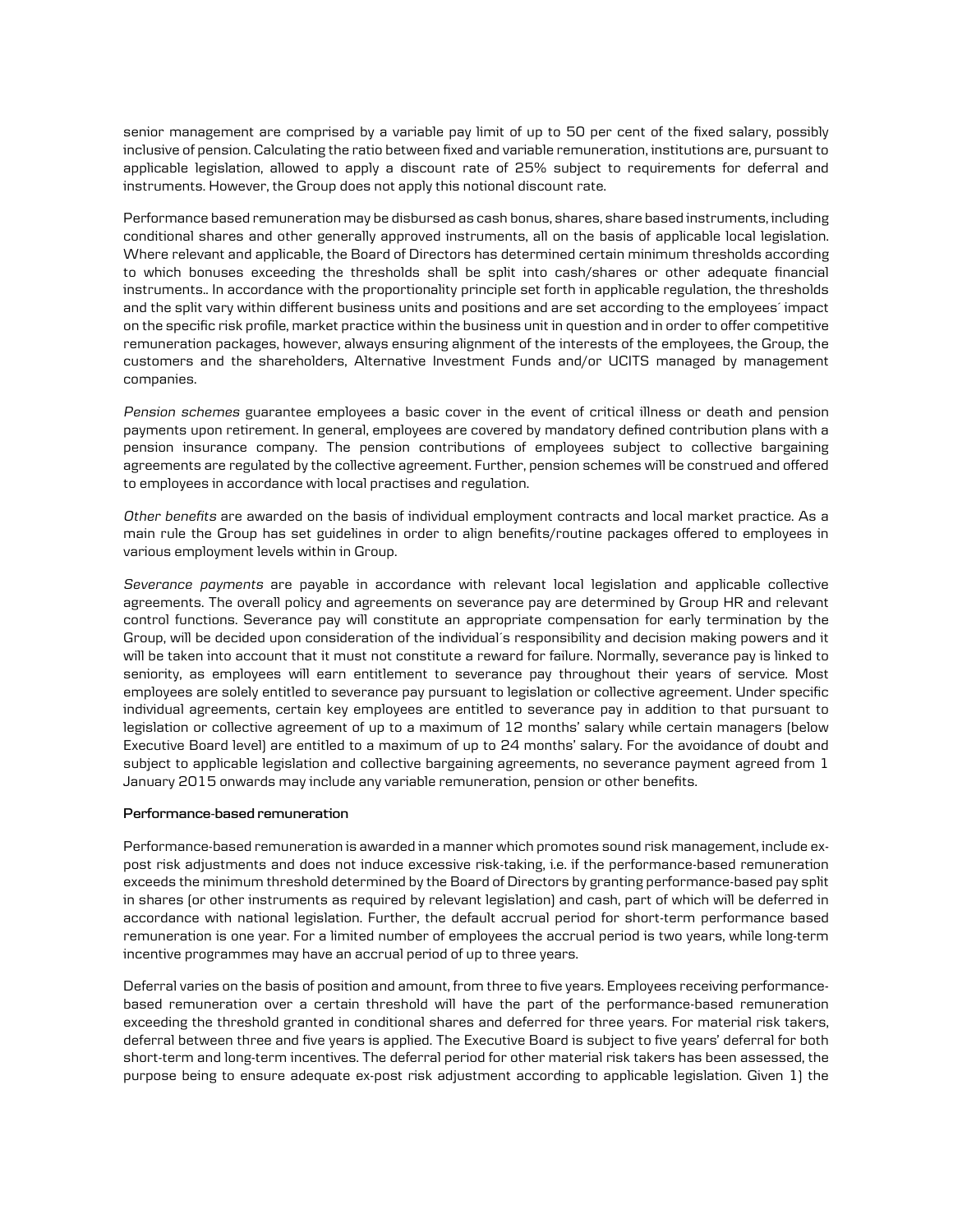nature of the business, 2) applied pay-out structures, including 3) back testing and claw back provisions, a general deferral period of three years has been decided.

Non-disbursed performance-based components are subject to back testing (as a minimum for employees identified as material risk takers). Back testing criteria are determined by Group HR in accordance with applicable law.

Concerning all employees, disbursed as well as non-disbursed components are subject to claw back if granted on the basis of data which has subsequently proven to be manifestly misstated or inaccurate. Further, performance-based pay is awarded by ensuring:

- an appropriate balance between fixed and performance-based components
- that the fixed component represents a sufficiently high proportion of the total remuneration to make non-payment of the performance-based component possible
- that no hedging of deferred shares takes place for employees who are identified as material risk takers
- that material risk takers cannot dispose of the share based instruments for an appropriate period of time after transfer of the instruments to the risk-taker

Performance-based pay is granted to reflect the Group's financial results, the result of the business unit (or the Alternative Investment Fund Managers/Management Companies) in which the employee is employed and the individual employee's performance. As a minimum, this applies to material risk takers. Further, both financial and non-financial factors shall be taken into consideration when determining the individual´s bonus, i.e. compliance with the Group´s core values, internal guidelines and procedures, including customer and investor related guidelines. A discretionary assessment is always made to ensure that other factors - including factors which are not directly measurable - are considered.

Performance-based remuneration must be based on an assessment of the Group's results and a number of KPIs reflecting the Group's key strategic priorities. Dependant on the field of employment, the Group sets and uses an appropriate balance of absolute, relative, internal and external KPIs, balancing short-term and longterm goals. E.g. the KPIs may cover the following quantitative and qualitative criteria:

- return on equity
- cost/income ratio and/or other cost related measures
- customer satisfaction
- observance of the Group´s core values and delivery on the Essence of Danske Bank Group
- compliance with legislation and/or internal business procedures
- expected loss or similar risk measures
- innovation
- risk management environment

# **Sign-on fixed pay, stay-on and guaranteed bonus**

Sign-on fixed pay as well as stay-on and guaranteed variable pay are granted only in exceptional cases, and will be assessed by the head of the business unit in question and Group HR. The mentioned components will only be used to attract or retain highly specialized individuals. Such pay may not exceed one year's gross salary inclusive of pension, benefits and fixed supplements. Sign-on fixed pay can be paid in cash or in a split between cash/shares and will according to applicable legislation as a main rule be conditional upon the employee not resigning within a given period of time after the pay.

Any sign-on pay to material risk takers will be agreed in connection with the employment of the material risk taker and will not be granted for longer than one year.

Sign-on, stay-on or guaranteed variable pay will be subject to and will be paid in accordance with the relevant applicable legislation.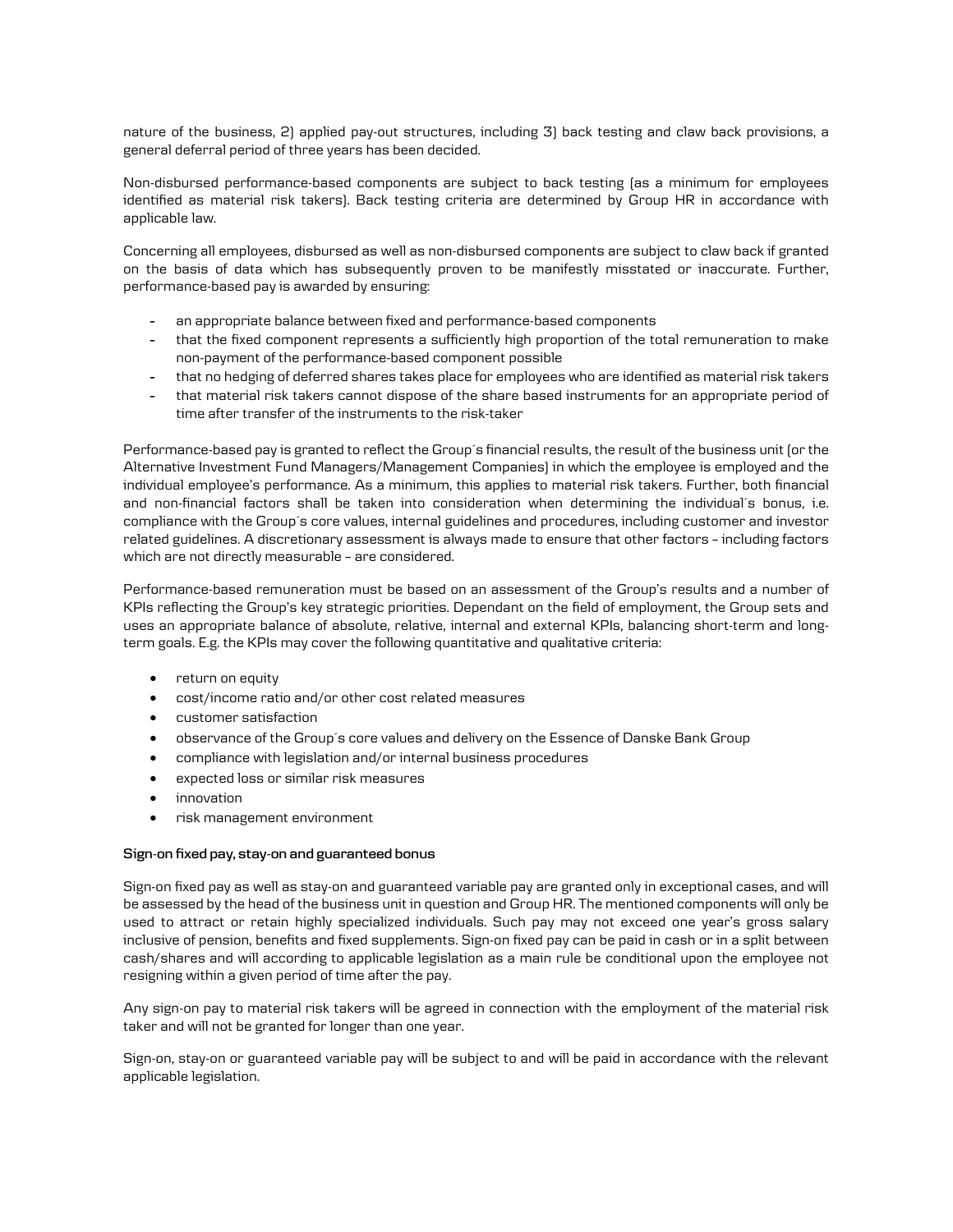#### **Material risk takers and control functions**

The remuneration of material risk takers and employees in control functions is subject to specific conditions laid down in applicable national legislation, EU rules and relevant guidelines.

Once a year, subject to the policy of conducting an annual assessment process, on a consolidated, subconsolidated and individual institution basis the Board of Directors designates employees in control functions and employees who are material risk takers.

In accordance with the regulations applicable, the designation of material risk takers is made subject to internal criteria set by the Board of Directors and regulatory qualitative and quantitative criteria. Members of the Executive Board and the Board of Directors are appointed material risk takers on continuous basis.

To the extent control functions are comprised by incentive schemes, the Group ensures that control functions are remunerated for delivering their best performance in the specific role and that the variable remuneration does not compromise employees´ objectivity and independence.

# **Remuneration comprised by other special regulation**

Special legislation regulates the Alternative Investment Fund Managers within the Group. Performance based remuneration to any such employees is created in order to ensure compliance with regulation within this area.

Under some conditions incentives in the form of carried interest payable from such Alternative Investment Funds to the Alternative Investment Fund Managers, hereunder Danske Private Equity, are exempted from this Remuneration Policy and will be paid in accordance with applicable legislation.

The assessment of performance of Alternative Investment Fund Managers is set in a multi-year framework appropriate to the life-cycle of the Alternative Investment Funds managed by the Alternative Investment Fund Manager in order to ensure that the assessment process is based on longer term performance and that the actual payment of performance-based components of remuneration is spread over a period which takes account of the life circle of the Alternative Investment Funds it manages. Further, their investment risks are also taken into consideration.

Some functions within the Group are comprised by other special regulations, and performance agreements covering employees in such functions are construed in accordance with applicable mandatory law.

#### **Remuneration of the Executive Board**

The remuneration of the Executive Board is intended to ensure the Group's continued ability to attract and retain the most qualified Executive Board members. In connection with the annual assessment of the remuneration of the Executive Board, developments in market practice are assessed.

The Remuneration Committee make recommendations on adjustments of the remuneration of the Executive Board members to the Board of Directors. The remuneration of the Executive Board may consist of fixed salary and supplements, fixed salary payable in shares, short-term and long-term incentive programmes and pension schemes. Subject to individual agreement, members of the Executive Board are also entitled to a company car, phone and other fixed benefits. The members of the Executive Board are not entitled to severance pay.

The performance of Executive Board members is assessed once a year based on written performance agreements in accordance with the above described criteria containing both financial and non-financial KPIs. The yearly performance based remuneration to members of the Executive Board cannot exceed the limit of 50 per cent of the yearly gross salary exclusive of pension, however, subject to applicable legislation.

The Annual Report specifies the Executive Board remuneration. For further information on remuneration of the Executive Board please refer to danskebank.com.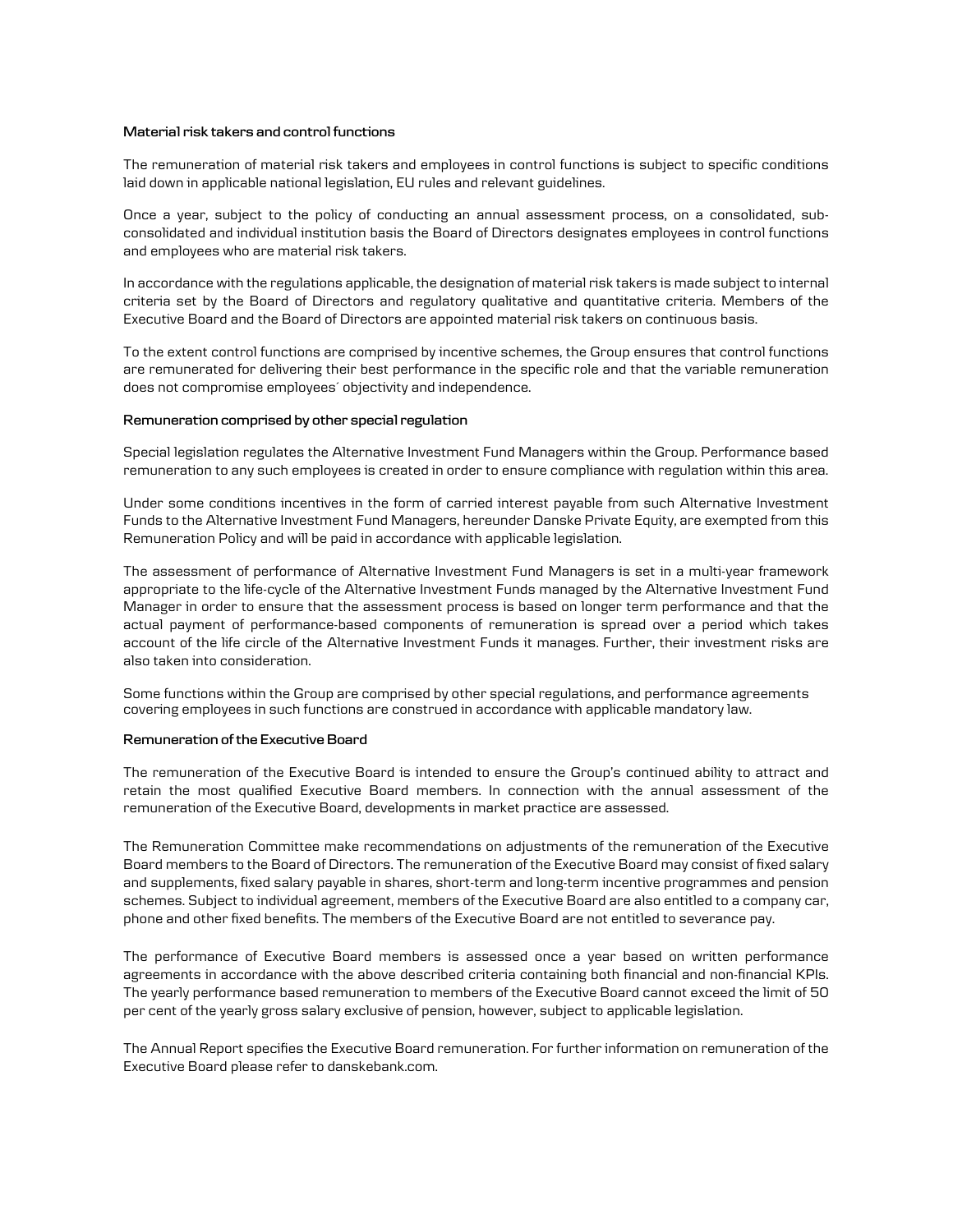In order to ensure alignment of the CEO´s and Danske Bank Group´s strategic goals and long-term objectives, Danske Bank Group has a requirement that the CEO must own shares in the Group corresponding to a value of DKK 2 million.

# **Remuneration of the Board of Directors**

Members of the Board of Directors of the Group receive a fixed fee. Board members are not covered by incentive programmes and do not receive performance-based remuneration. The fees below are set at a level that is market aligned and reflects the qualifications and competencies required in view of the Group's size and complexity, the responsibilities and the time the Board members are expected to allocate to discharge their obligations as Board members. No pension contributions are payable on Board members' fees.

The fee of the individual Board member is specified in the annual report.

# Remuneration of the Board of Directors

| Base fee                   | DKK 515,000          |
|----------------------------|----------------------|
| The Chairman receives      | 3 x the base fee     |
| The Vice Chairman receives | $1.5$ x the base fee |
| Board committee fees       |                      |
| Credit and Risk Committee  | DKK 180,000          |
| Audit Committee            | DKK 180,000          |
| Remuneration Committee     | DKK 120,000          |
| Nomination Committee       | DKK 120.000          |

Board Committee Chairman, additional fee

| Credit and Risk Committee   | DKK 90.000 |
|-----------------------------|------------|
| Audit Committee             | DKK 90,000 |
| Remuneration Committee      | DKK 50,000 |
| <b>Nomination Committee</b> | DKK 50.000 |

In addition to the above fees, the Bank may pay social duties and similar taxes levied by foreign authorities in relation to the directors' fees. The Bank may also pay any outlays and travel expenses incurred in connection with a director's discharge of his or her duties as a member of the Board of Directors.

Based on the recommendation of the Remuneration Committee the Board of Directors submits proposals for remuneration of the members of the Board of Directors to the Annual General Meeting for approval.

# **Miscellaneous**

To the extent legally acceptable under applicable law, the Board of Directors may deviate from this policy in individual cases, if justified by extraordinary and exceptional circumstances.